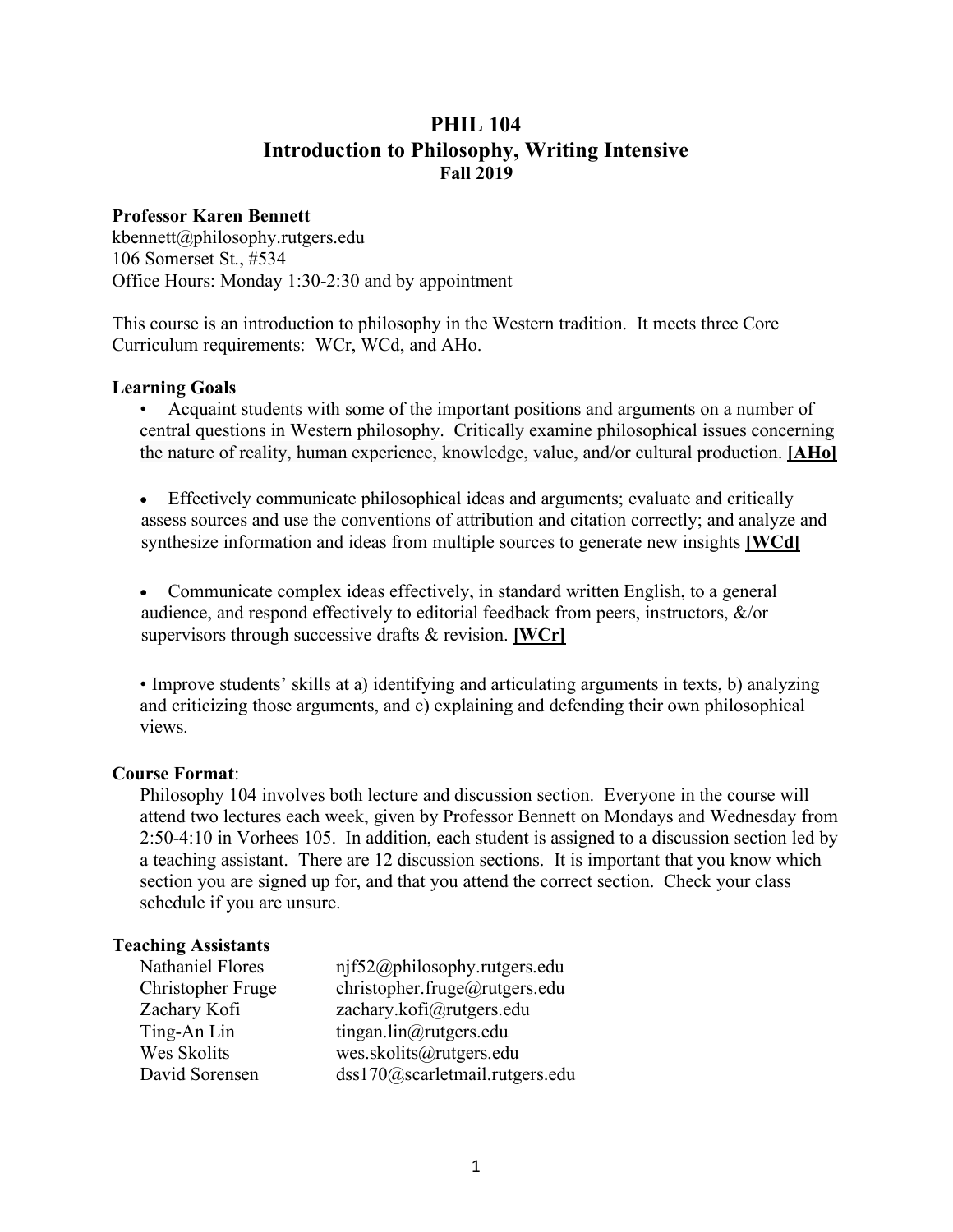### **Required Texts**

• *Introduction to Philosophy: Classical and Contemporary Readings*, 8<sup>th</sup> edition, edited by John Perry, Michael Bratman, and John Fischer. Available at the Rutgers bookstore.

NOTE: Page numbers refer to the  $8<sup>th</sup>$  edition. However, almost everything is in the (much cheaper)  $7<sup>th</sup>$  edition as well. If you buy a used copy of the  $7<sup>th</sup>$  edition, you are responsible for figuring out the appropriate page numbers.

• Some articles available on Canvas.

### **Software:**

## **Canvas: https://rutgers.instructure.com/login/canvas**

Canvas is free for Rutgers students; login with your NetId. We will use it to access the readings and to turn in papers.

### **TopHat: www.tophat.com**

We will use TopHat to administer in-class quizzes (and perhaps occasional polls etc.) Some sections might also use it for homework or at-home posts to discussion forums. You will be able to submit answers using Apple or Android smartphones, tablets, and laptops.

Top Hat requires a paid subscription of \$20 for the semester, which covers *all* of your Rutgers courses that use Top Hat this term. An invitation will be sent to you by email. If you don't receive this email, you can register by simply visiting

https://tophat.com/students/ and follow the instructions. This course's join code is 537215. Visit the Top Hat Overview, which outlines how you will register for a Top Hat account, as well as provides a brief overview to get you up and running on the system. https://support.tophat.com/s/article/Student-Top-Hat-Overview-and-Getting-Started-**Guide** 

https://canvas.rutgers.edu/2019/07/05/feature-release-top-hat/

If you need help with Top Hat at any time, please contact their Support Team by way of email (support  $(a)$  tophat.com), the in-app support button, or calling 1-888-663-5491.

## **Recommended Online Resources**

The publisher's student resources for the textbook (useful for studying):

https://oup-arc.com/access/perry-bratman-fischer8e-student-resources#tag\_part-01 Stanford Encyclopedia of Philosophy: http://plato.stanford.edu Routledge Encyclopedia of Philosophy: http://www.rep.routledge.com The Oxford Dictionary of Philosophy: (google it; the address is too long to put here) Website for the Philosophy Talk public radio show: http://www.philosophytalk.org

## *Note: you must cite these resources if you consult them for papers.*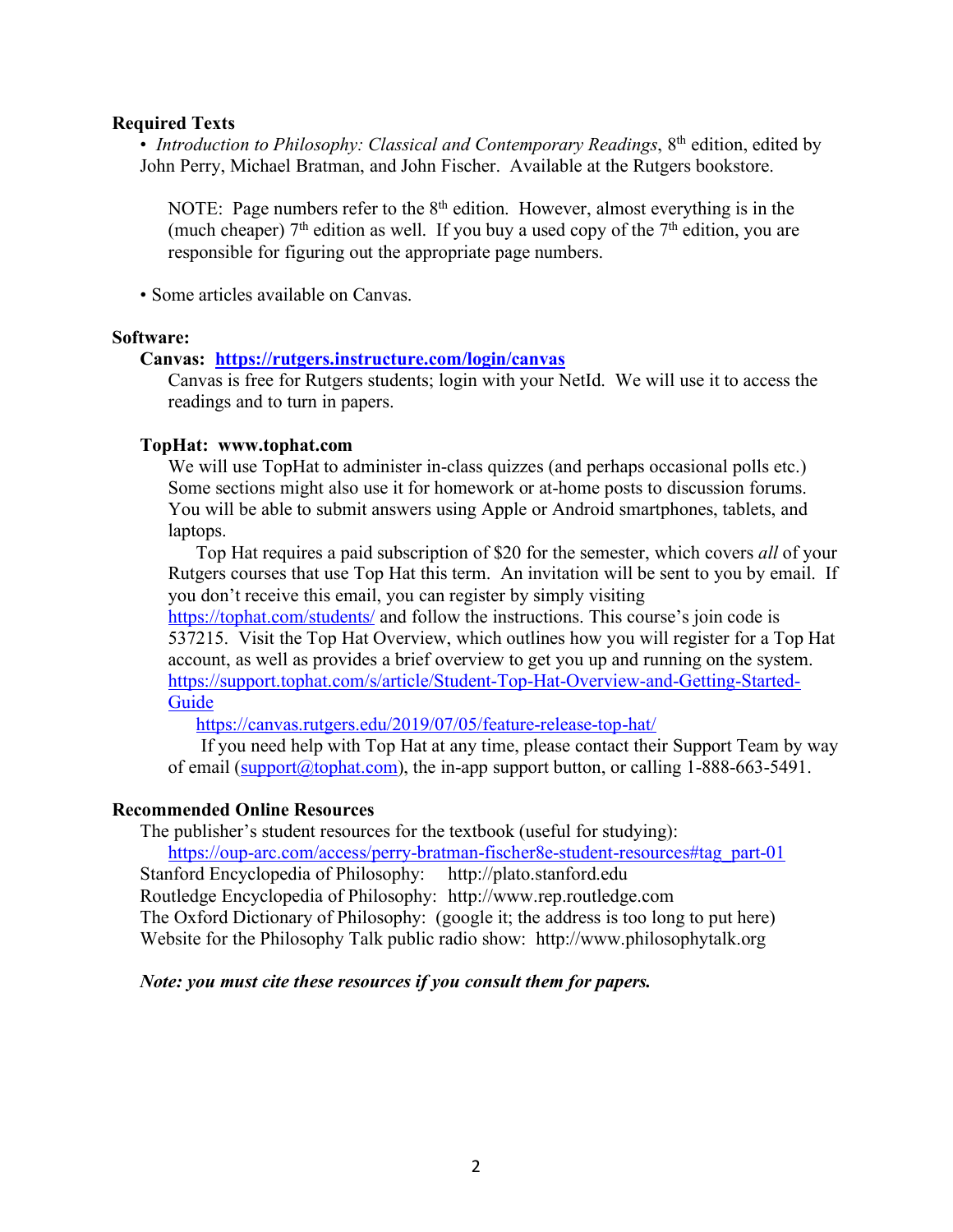### **Evaluation**

*• Discussion section attendance and participation: 15%*

This portion of your grade will be determined by the extent to which you are actively engaged with your section: contributions to class discussion are most important, but attendance and individual meetings also count. Your TA will regularly assign small things like online discussion forums, brief homework assignments, and so forth. These, and any use of Top Hat in section, also contribute to your participation grade.

*• In-lecture polls and quizzes: 25%*

There will be frequent brief quizzes in lecture using TopHat software. These will typically take place on Wednesdays. You will take the quiz on your phone, tablet, or laptop. Quizzes will be just a few questions and take roughly ten minutes. *Quizzes cannot be made up.* At the end of term, however, your lowest four scores will be dropped. This effectively gives you four "free passes" to miss class.

These quizzes will largely be based on the content of the lectures. They replace a cumulative final exam, which would otherwise be on December 20<sup>th</sup>.

**Please note that 40% of your grade derives from things that require you to be physically present in lecture and section. If you are looking for a class you can skip a lot, this one is not for you.**

• *Writing assignments: 60%*

You will complete four writing assignments for this course. The first is very short, purely expository, and only worth 5% of your grade. The second assignment is a philosophical dialogue, worth 15% of your grade. The final two assignments will be 5-7 page argumentative papers. These will be due in three parts: a "prewrite", a first draft, and a final draft (The class meets Core Curriculum Requirement WCr.). The prewrite will not be graded, but simply marked as complete/incomplete; if you do not do it, your final draft will be docked 1/3 of a letter grade. The first drafts will be graded and worth 5%; the final drafts will be graded and worth 15%. (Basically, the third and fourth papers are worth 20% apiece in total.) More details on the writing assignments to come, of course.

#### **Grading Policies**

- 1. Extensions can be granted on papers, but you have to talk to your TA a few days in advance. If you do not make arrangements beforehand, late papers will be downgraded by 1/3 letter grade per day.
- 2. To pass this class, you must complete all four writing assignments and take at least 50% of the TopHat quizzes. (This is a necessary condition, not a sufficient one.) **Again, note that this means that you will fail if you skip too many lectures.**

#### **Notes on Academic Integrity**

1. Every student is required to adhere to Rutgers' Academic Integrity Policy: http://academicintegrity.rutgers.edu/academic-integrity-at-rutgers/ It is your responsibility to familiarize yourself with this policy, and what constitutes a violation of it. All work submitted must be your own, and all sources must be properly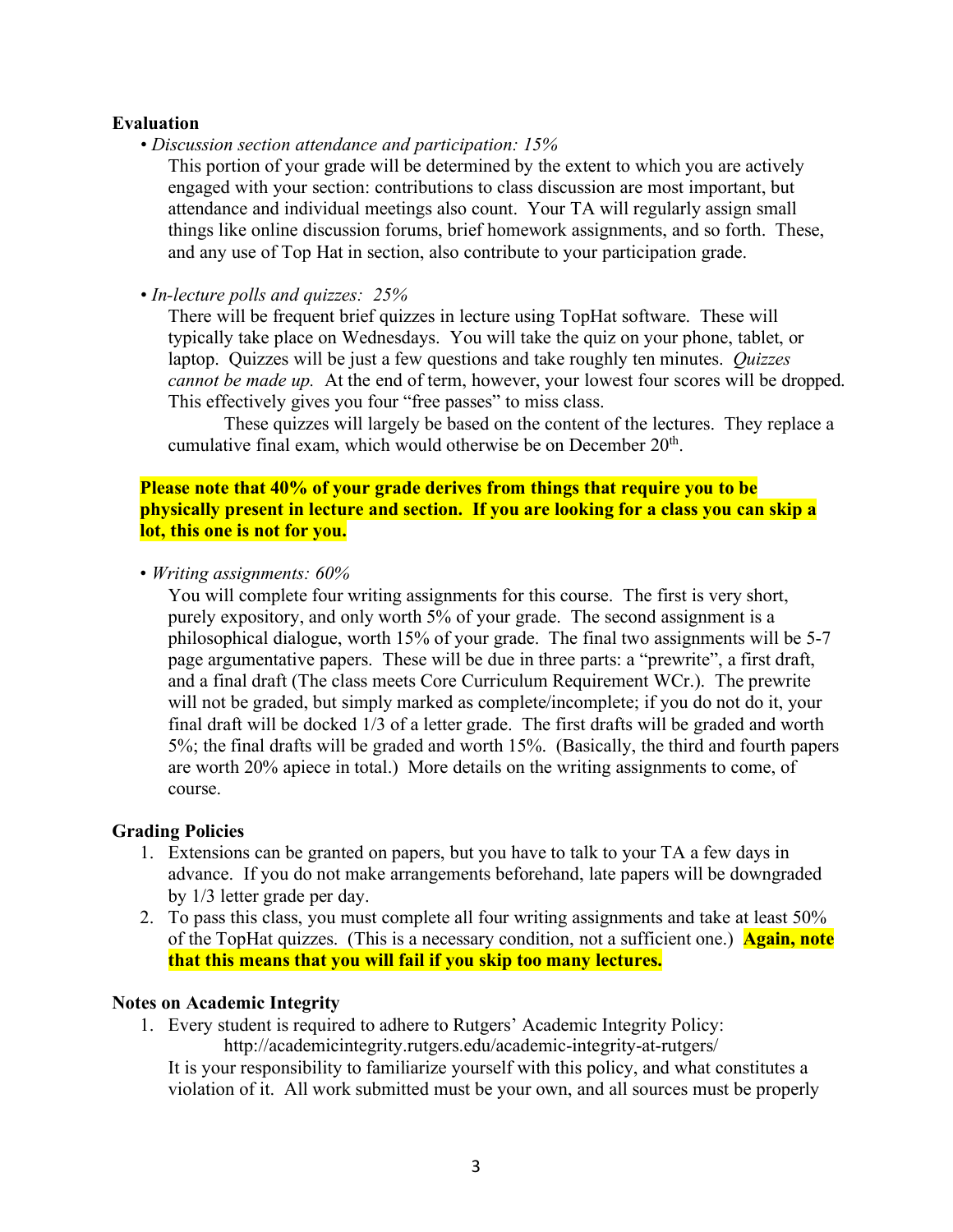cited. Changing a few words from an online source does not make the material your own.

- 2. All papers will be submitted to Turnitin.com (via Canvas) for the detection of plagiarism. Further, all papers will be included as source documents in the Turnitin.com reference database solely for the purpose of detecting plagiarism of such papers. Use of Turnitin.com service is subject to the usage policy posted on the Turnitin.com site.
- 3. Students are not permitted to buy or sell any course materials, online or otherwise. This includes handouts, paper topics, homework questions, slides, etc. Such behavior constitutes academic misconduct.

## **Tentative Schedule of Readings**

*All readings are in the 8th edition of the Perry/Bratman/Fischer anthology unless they are marked with an asterisk (\*). Readings so marked are available in the "readings" section of the Canvas site. Note that all, or at least almost all, of the readings are also in the 7th edition.* 

## *0. Introduction*

9/4 Perry, Bratman, and Fischer, "Introduction," 1-7 Perry, Bratman, and Fischer, "Logical Toolkit," 8-13

## *1. The Existence of God*

9/9 Aquinas, "The Existence of God" (from *Summa Theologica*), just the paragraph on 43 starting "the second way derives…"

\*Russell, "Why I am Not a Christian," just the section called 'The First Cause Argument'.

- 9/11 Pascal, "The Wager," 50-53
- 9/16 continued
- **9/18 Paper #1 due**

Leibniz, "God, Evil, and the Best of All Possible Worlds," 89-90 \*Voltaire, *Candide*, chapters 1 and 28 *Optional: John Perry, "Dialogue on Good, Evil, and the Existence of God," 99-123*

- 9/23 \*Mackie, "Evil and Omnipotence"
- 9/25 \*Lewis, "Evil for Freedom's Sake," sections 1-3 only Adams, selection from "Horrendous Evils and the Goodness of God," sections 4.0, 4.1, and 4.2 only *Optional: Antony, "For the Love of Reason," 148-160; \*Sullivan, "Uneasy Grace"*

## *2. Freedom of the Will*

9/30 \*van Inwagen, excerpt from "The Powers of Rational Beings: Freedom of the Will", pp. 202-205 only

\*Holbach, "The Illusion of Free Will"

**10/2 Paper #2 due**

\*Stace, "The Problem of Free Will"

- 10/7 Frankfurt, "Freedom of the Will and the Concept of a Person," 491-500
- 10/9 Chisholm, "Human Freedom and the Self," 449-456
	- van Inwagen, another part of "The Powers of Rational Beings": (p. 210, "Let us look carefully…" to the end.)